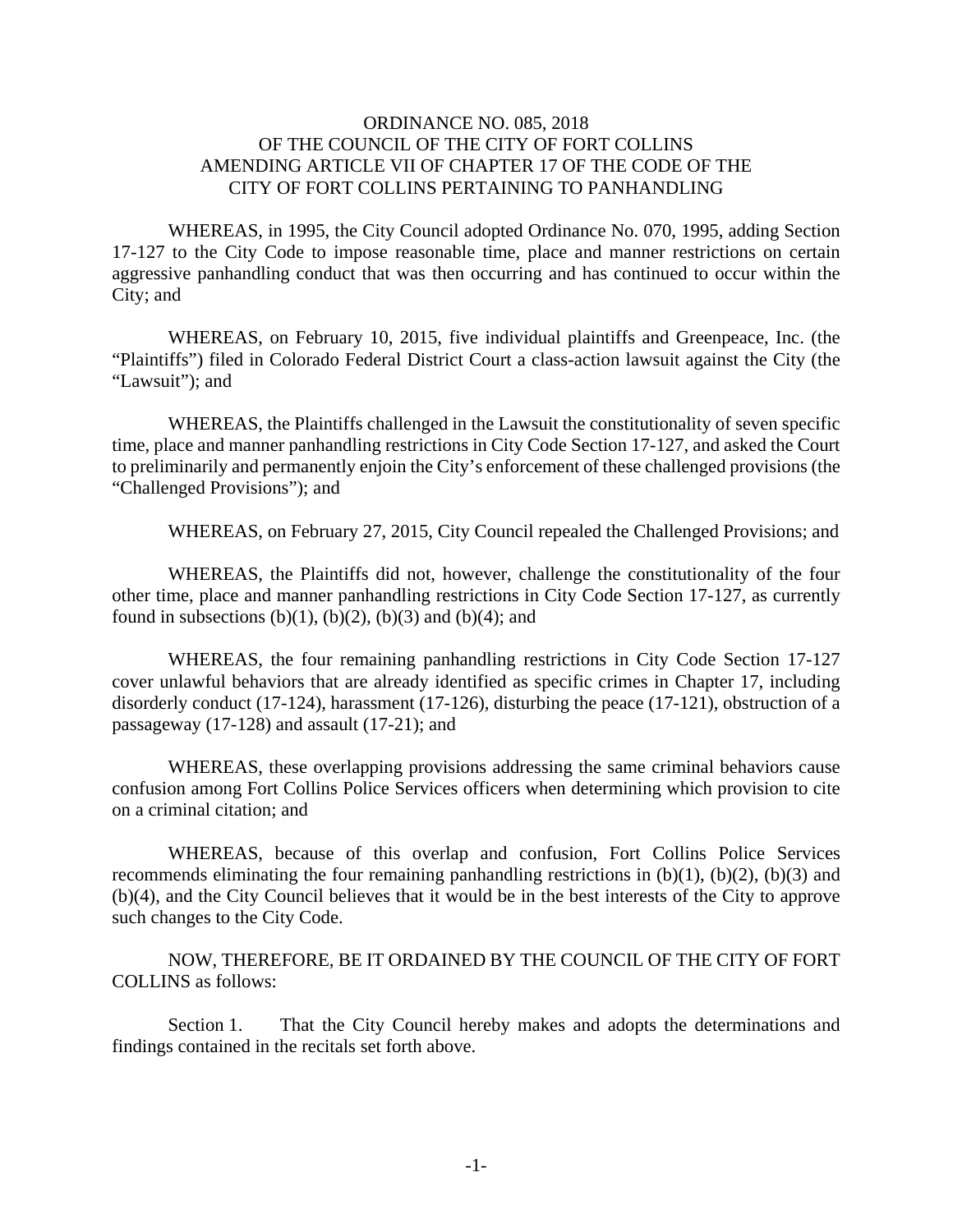Section 2. That Section 17-127 of the Code of the City of Fort Collins is hereby deleted in its entirety.

## **Sec. 17-127. - Panhandling.**

(a) When used in this Section, the following words, terms and phrases shall have the meanings ascribed to them in this Subsection (a):

 (1) *Knowingly* shall mean, with respect to the conduct or circumstances described in this Section, that a person is aware that such person's conduct is of that nature or that the circumstances exist. With respect to a result of such conduct, this means that a person is aware that such person's conduct is practically certain to cause the result.

 (2) *Obscene* shall mean a blatantly offensive description of an ultimate sexual act or solicitation to commit an ultimate sexual act, whether or not such ultimate sexual act is normal or perverted, actual or simulated, including masturbation, cunnilingus, fellatio, anilingus or excretory functions.

 (3) *Obstruct* shall mean to render impassible or to render passage unreasonably inconvenient or hazardous.

 (4) *Panhandle* shall mean to knowingly approach, accost or stop another person in a public place and solicit that person, whether by spoken words, bodily gestures, written signs or other means, for a gift of money or thing of value.

(b) It shall be unlawful for any person to panhandle if such panhandling occurs:

 (1) In a manner that involves the person panhandling knowingly engaging in conduct toward the person solicited that is intimidating, threatening, coercive or obscene and that causes the person solicited to reasonably fear for his or her safety;

 $(2)$  In a manner that involves the person panhandling knowingly directing fighting words to the person solicited;

 (3) In a manner that involves the person panhandling knowingly touching or grabbing the person solicited; or

 (4) On a sidewalk or other passage way in a public place used by pedestrians and is done in a manner that obstructs the passage of the person solicited or that requires the person solicited to take evasive action to avoid physical contact with the person panhandling or with any other person.